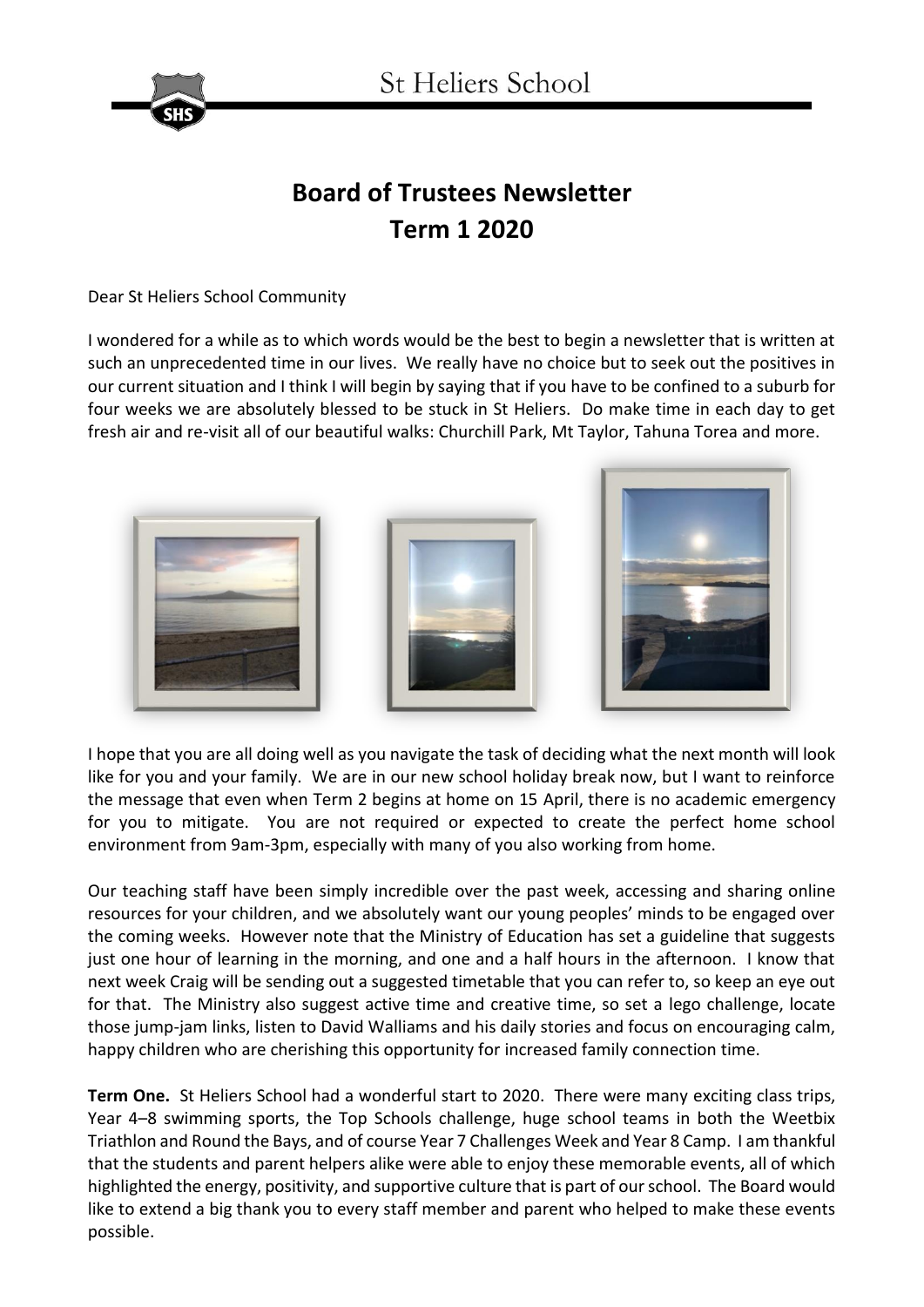**PTA.** The PTA also began the year strongly, hosting our Meet the Teachers Evening, the first Welcome to School coffee morning for new families, and the very popular ice-block Friday. They have a full calendar of fundraising and community events for the year which no doubt will require some tweaks and adjustments in light of current events, but I know we will all very much enjoy coming together in support of the school when we are able.

**Principal Appraisal.** Each year at this time we receive our Principal Appraisal report. This is handled externally for the Board by education consultants EDSOL NZ. A very comprehensive process is followed to assess Craig in all areas of the roles and responsibilities of being a principal.

Once again, Craig is to be congratulated on an outstanding appraisal and the very high standard of his performance across all aspects of his role. The Board was especially proud to read the statement that 'St Heliers School is a model for best practice'.

As a Board we are very fortunate to be connected to the success that Craig's expertise and commitment bring to St Heliers School.

**Announcement.** The last paragraph leads nicely in to this one where the Board is pleased to announce that toward the end of last year, we made the decision to award Craig with a term of long service leave. This is in recognition of almost 18 years of unwavering dedication to the children, staff and community of St Heliers School. Craig has devoted himself tirelessly to the school and we are happy to be able to acknowledge that in this way. The leave has been set for Term 3 of this year, and we very much hope that the current events do not prevent this from occurring.

**Farewells.** Our school is celebrating with regret the retirement of two key staff members: Janet Raggett and Donna Harris. Every single school family will have been helped by Janet in her role as school secretary for the past ten years. She has given a huge amount to her varied and demanding duties, and has shown an exceptional ability to be interrupted constantly while continuing to smile regardless. Janet was due to leave us on 1 May but the actual date may be revised in light of the current situation.

Donna Harris is our International Student Manager and has been with St Heliers for 23 years. Her depth of experience and passion for meeting the needs of our International Student Community has been of enormous value and will be difficult to replicate. Her work has profoundly enhanced the lives of many of our families, and her role is also of significant financial benefit to the school. Donna was to leave us at the end of Term 1, and a fitting farewell will be re-scheduled.

The Board would like to sincerely thank Janet and Donna for their contribution to St Heliers over the years. We will miss them both but wish them every happiness for the years ahead.

**Professional Development.** From the beginning of the year the staff have enthusiastically taken on professional development in Assessment for Learning and congratulations are to be offered for the way this has been led. This program investigates the way assessment information is used by teachers to adjust their teaching strategies, and by students to adjust their learning strategies. Everyone has fully embraced the opportunity to maximise what this tool can do to make a difference to the educational outcomes of our children.

The Board had also committed themselves to a number of upcoming professional development offerings, and we were able to attend a Finance Workshop that provided complete assurance that our systems meet and exceed all requirements. All other workshops however, including Behaviour Management, The Board as a Good Employer, and Governance Essentials have had to be rescheduled.